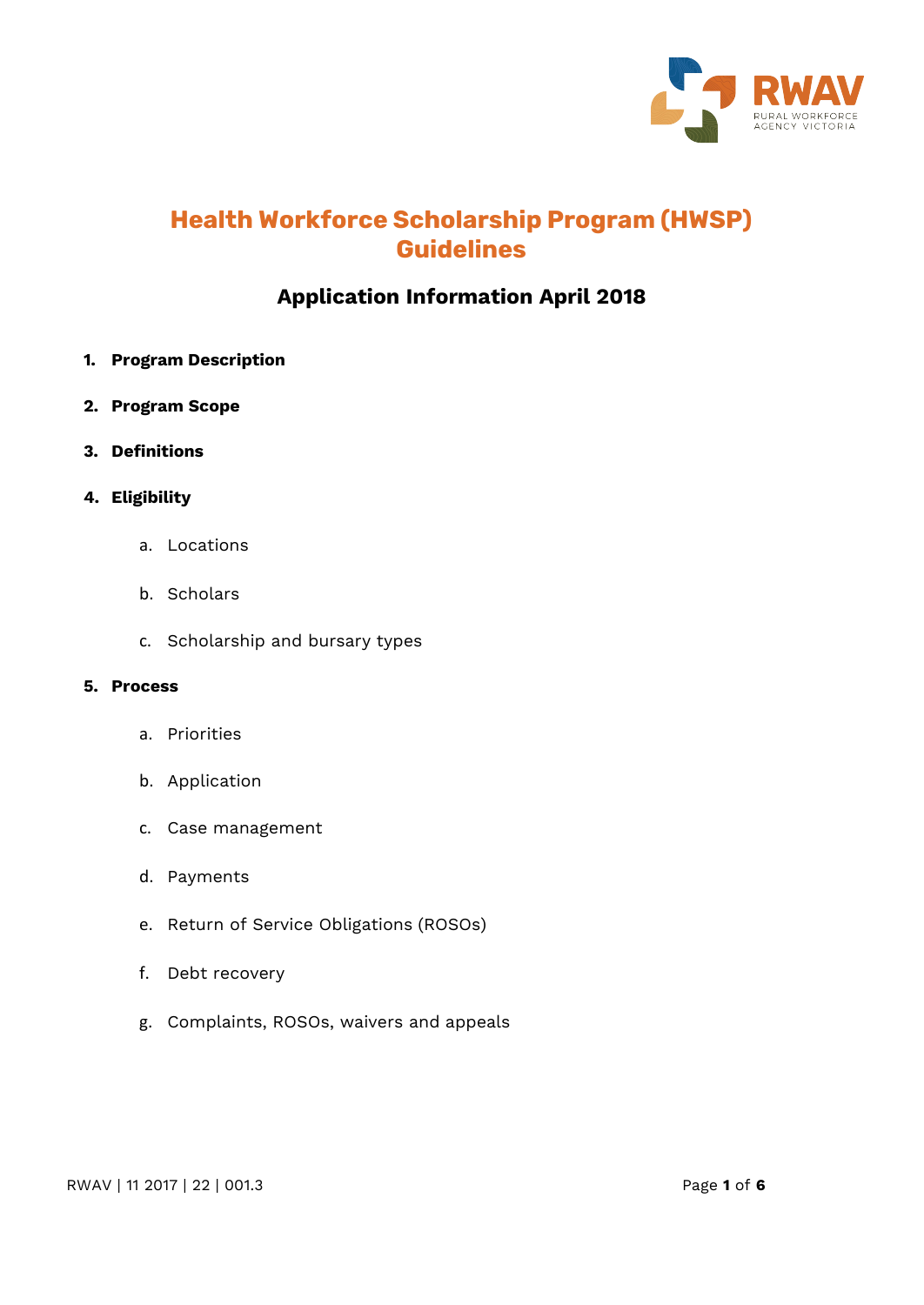

#### **1. Program Description**

The Health Workforce Scholarship Program (HSWP) is part of the Australian Government Department of Health's Health Workforce Program Guidelines.

The objective of the HWSP is to improve access to the services needed in rural and remote areas (defined as locations categorised as Modified Monash Model (MMM 3 – 7) by supporting an increase in skills, capacity and/or scope of practice of privately employed health professionals in the fields of medicine, nursing and allied health, in order to target services to rural and remote areas where they are most needed.

HWSP funding will improve access to service in rural and remote communities in response to identified local needs. Payments made to health professionals must be directly related to training and up-skilling health professionals who will provide service to rural and remote areas and be justified against the perceived workforce benefit of the training.

The HWSP is managed nationally by the Rural Workforce Agency Network and locally in Victoria by the Rural Workforce Agency, Victoria Limited (RWAV).

## **2. Program Scope**

The HWSP will provide:

- Scholarships to postgraduate rural health professionals undertaking further study in the field of medicine, nursing or allied health;
- Bursary or support payments to rural professionals in the field of medicine, nursing or allied health participating in development and upskilling courses; and
- Scholarship payments of up to \$10,000 per year for up to two years will be available to support participants for fulltime studies.

One-off bursary payments will be available to cover the cost of training or course fees and/or to cover or contribute toward training related expenses such as accommodation and transport, where appropriate.

All scholarship agreements must be entered into and funds allocated prior to 30 June 2020. All course and bursary activity will need to be completed by 31 December 2020.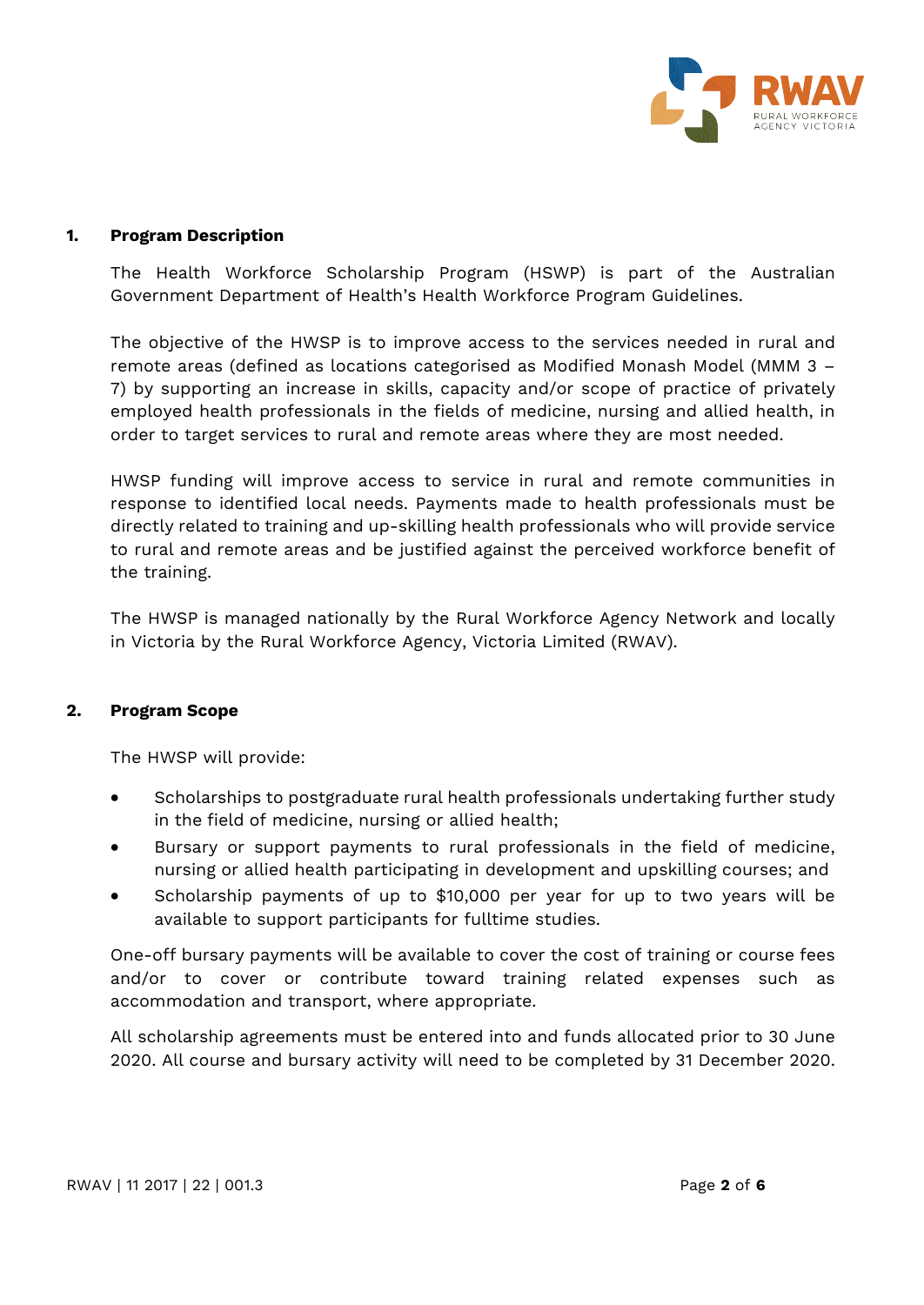

#### **3. Definitions**

**Post-graduate:** refers to applicants who have finished their medical/health undergraduate degree and are recognised by the Australian Health Practitioner Regulation Agency as health professionals able to provide services to the consumer.

**Health professional:** refers to the applicants who are recognised as health professionals able to provide services to the consumer as identified by the jurisdictional Health Workforce Needs Assessment.

**Exceptional circumstances:** refers to any circumstances beyond the control of the participant, which were not reasonably foreseeable by that participant at the time they entered into the contract and which prevent that participant from meeting their Return of Service Obligation (ROSO). ROSO refers to the commitment a participant makes to the Australian Government when accepting public money to build their capacity to provide services.

## **4. Eligibility**

#### **a. Locations**

Victorian rural and remote areas classified by the MMM 3-7 are eligible for the HWSP. The MMM locator is found at [http://www.doctorconnect.gov.au/locator.](http://www.doctorconnect.gov.au/locator)

#### **b. Scholars**

Health professionals in the fields of medicine, nursing or allied health (including Aboriginal Health Workers) who provide regular ongoing services in MMM 3-7 rural and remote communities are eligible to apply.

Health professionals in the fields of medicine, nursing or allied health (including Aboriginal Health Workers) who intend to provide services to MMM 3-7 rural or remote communities are also eligible to apply if they can demonstrate they will be supplying those services by providing a service agreement or employment agreement at the time the application is submitted.

Health professionals employed solely by the State Health Department are not eligible to apply, including all health professionals working in a public hospital or community health service.

Health professionals may only access funding once each financial year.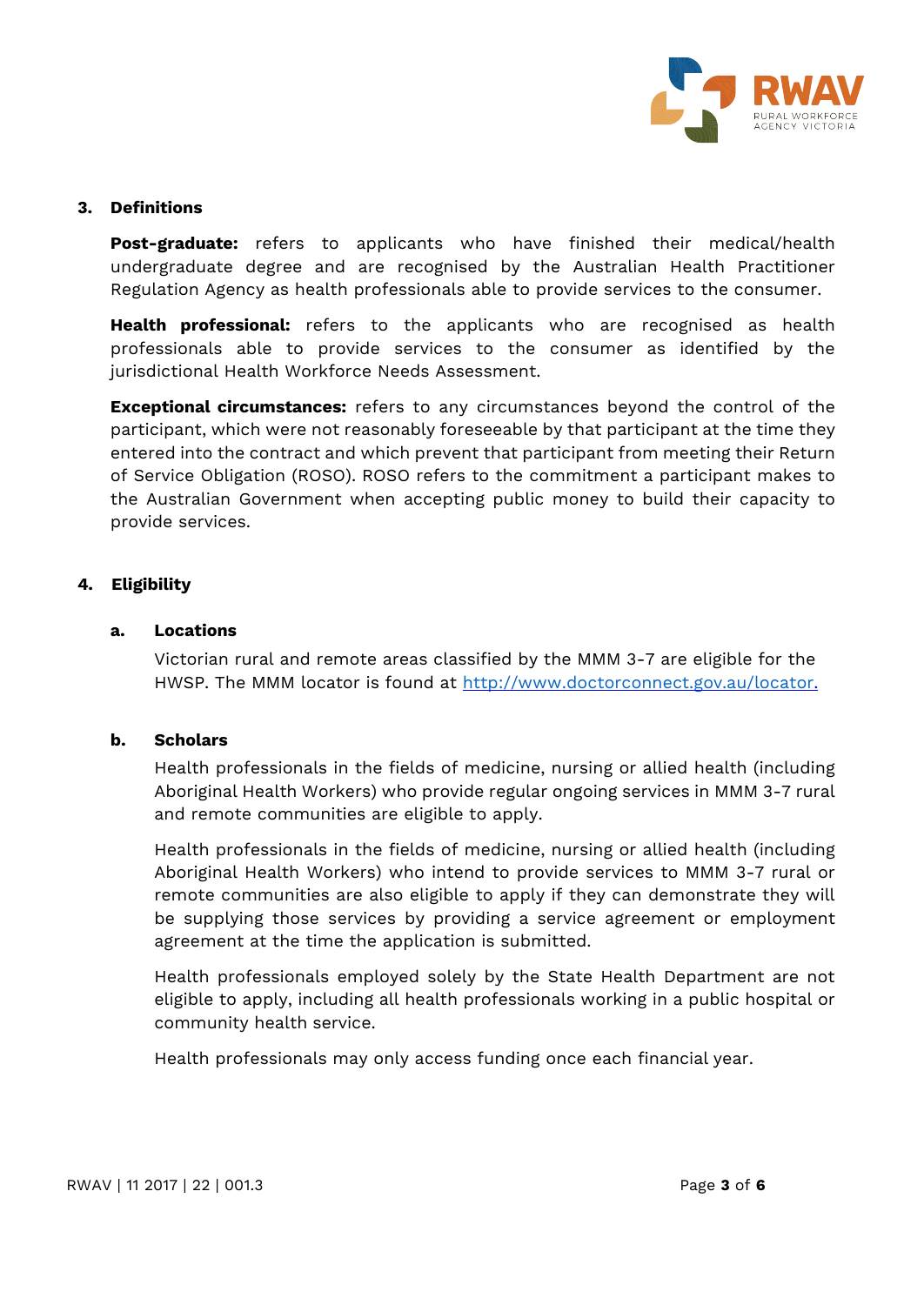

# **c. Scholarship and Bursary Types**

HWSP scholarships will be available to post-graduate health professional applicants who are undertaking or planning to undertake further study in the field of medicine, nursing or allied health that meet the priority needs of the HWSP.

Scholarships of up to \$10,000 per year can be provided for up to two years of study. Scholarships must be directly related to training and upskilling health professionals who will provide services to rural and remote areas. Scholarship values will be determined against the perceived workforce benefit of the training.

HWSP bursaries are one-off payments that cover the cost of training or course fees and/or cover or partially cover training related expenses such as accommodation and transport where appropriate.

Bursaries must directly relate to training and upskilling health professionals who are or will be providing, or who are planning to provide (with evidence), services to rural and remote areas. Bursary values will be determined against the perceived workforce benefit of the training.

Courses and activities do not need to be accredited but will be assessed by RWAV for relevance, community need and the likelihood to meet the identified learning need.

Scholarships and bursaries will not be available for:

- Retrospective costs;
- Overseas expenses;
- Study funded by other sources; and/or
- Activities for which other Commonwealth, State, Territory or Local Government bodies have primary responsibility. This includes training for health professionals working solely in a public hospital.

## **5. Process**

## **a. Priorities**

RWAV identifies local health workforce and/or skills/capacity needs through an annual Health Workforce Needs Analysis (HWNA) in collaboration with a local Health Workforce Stakeholder Group (HWSG). The HWNA will assist RWAV in determining health workforce priorities and form the basis for determining the allocation of scholarships and bursaries within MMM 3-7.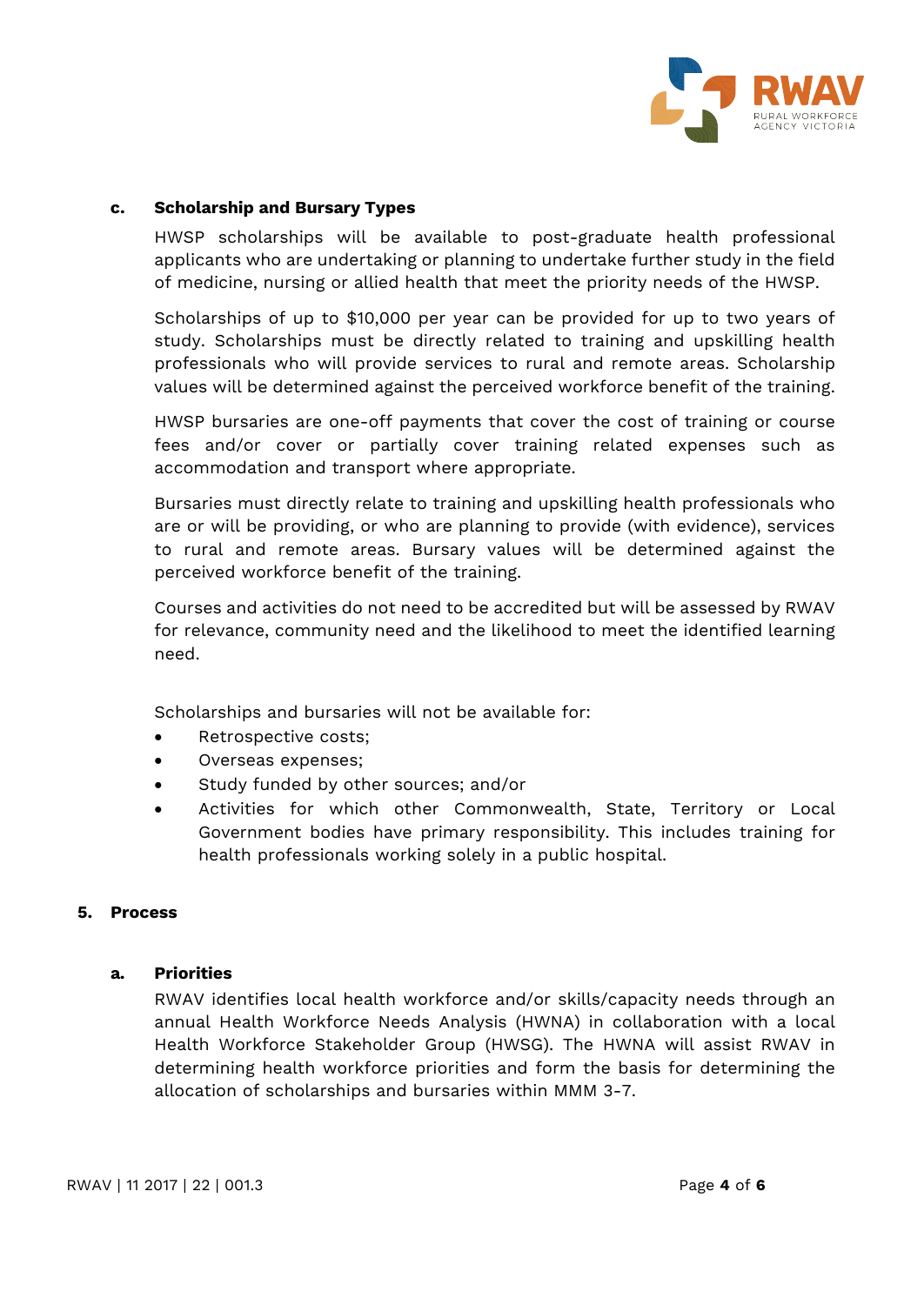

# **b. Application**

Potential scholars who work in Victoria and meet the above eligibility criteria should apply directly to RWAV using the application form at [https://www.rwav.com.au/professional-development/grants/.](https://www.rwav.com.au/professional-development/grants/)

Applications will be competitive based on the priorities of the jurisdiction. Applications will be evaluated on the basis of:

- Location eligibility;
- Applicant eligibility;
- Activity eligibility;
- Planned increase in skill capacity and/or scope of clinical practice;
- Meeting one or more identified HWNA priorities for the jurisdiction; and
- Demonstration of service provision to rural and remote community.

#### **c. Case Management**

Successful applicants will be appropriately case managed by RWAV throughout their scholarship/bursary activity relevant to the value of the scholarship/bursary and the scope of any Return of Service Obligation (see d and f below).

## **d. Payments**

The Case Manager will establish a payment schedule with each scholar, which will be reflected in the contract as a schedule to that contract. The case manager will ensure that payments are made on time as agreed.

## **e. Return of Service Obligations**

Return of Service Obligation (ROSO) will be negotiated with the scholar as part of the application process. The ROSO will be clearly stated in their contract with RWAV, which the scholar will need to sign before commencing the activity.

## **f. Debt Recovery**

Where a participant does not fulfil their contract with RWAV, they will seek to recover the relevant monies.